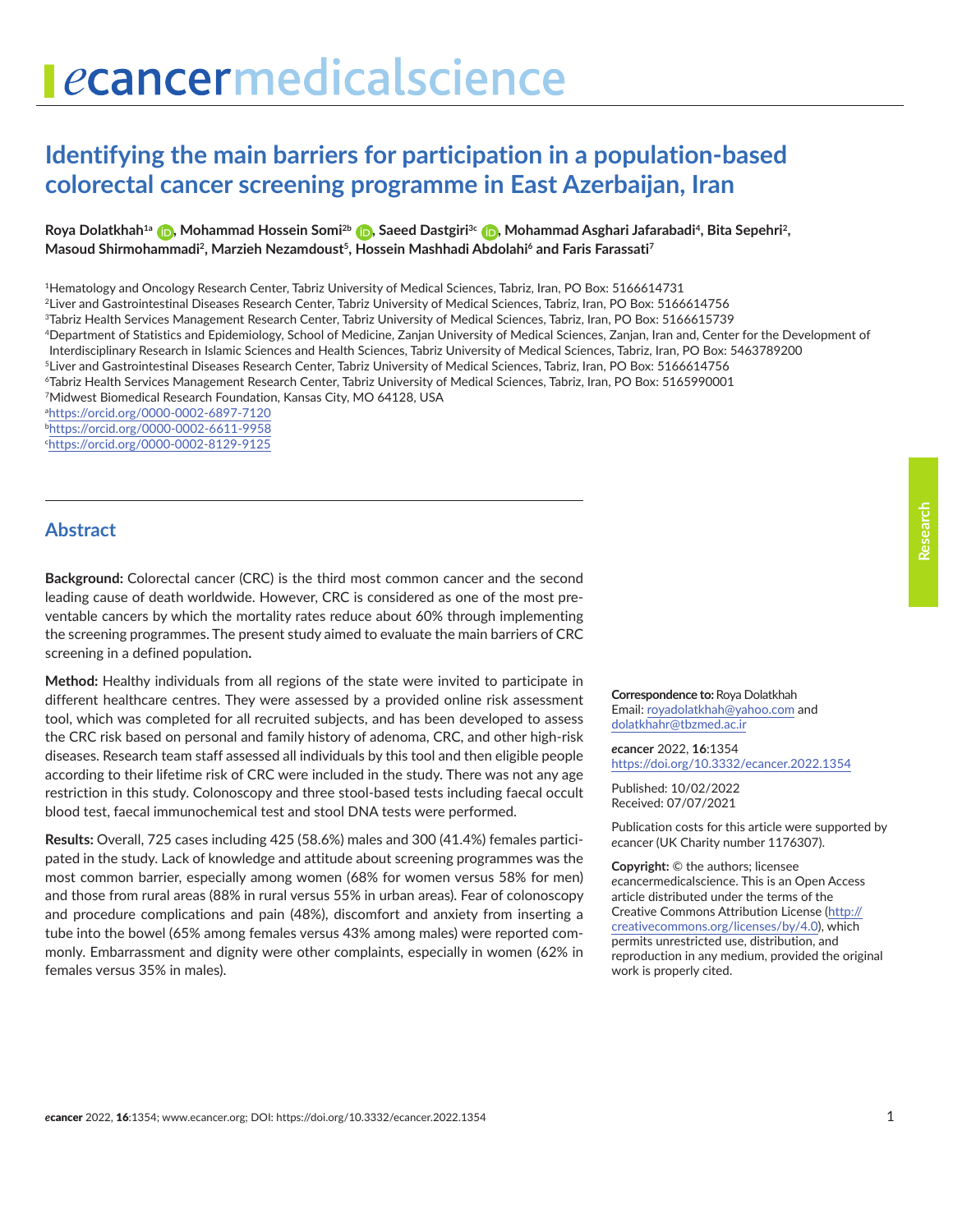**Conclusion:** Increasing knowledge and attitude about the aims and benefits of screening programmes, acceptable and convenient communication of health systems with the general population are considered to be the key elements in the success and implementation of any screening programme.

**Keywords:** *screening, barrier, colorectal cancer*

#### **Introduction**

Colorectal cancer (CRC) was the third most common cancer and the second leading cause of death from cancer during 2020 in the world [\[1\].](#page-10-0) In addition, CRC ranked the third most common cancer in Iran, but second in East Azerbaijan, with an increasing trend of annual percentage changes, 7.6% per year during the last 12 years [\[2–4\].](#page-10-0) CRC is considered to be one of the most preventable cancers and population-based screening programs can reduce mortality by up to 60% [\[5–7\].](#page-10-0) Some evidence confirmed a decrease in the burden of disease in terms of incidence and mortality by implementing screening and early detection programmes [\[8,](#page-10-0) [9\]](#page-10-0). Despite the recommendations and guidelines provided by organisations and committees for screening and early detection of CRC, mass screening has not yet taken place at the population level in many countries [\[8\].](#page-10-0) Even in the developed countries like the United States, only about 61% of age-eligible people were currently screened, and there are still many barriers to the comprehensive implementation of CRC screening and people are much less likely to be screened than expected  $[8-11]$ . There are limited organised screening programmes in Iran by focusing on risk assessment and risk reduction guidelines. Some evidence and studies were reported from local and regional CRC screenings, and some limited studies have focused on the barriers of CRC screening in Iran [\[12–16\]](#page-10-0).

Barriers to CRC screening can be considered in two main categories:

(1) Personal and/or procedural related factors or the so-called Patient Related Factors: They are related to a lack of public awareness about the goals and benefits of CRC screening programme. Fear and discomfort related to colonoscopy, pain during the procedure, cancer, bowel preparation difficulties, complications ranked as the most important and common causes reported in a large number of studies [\[11,](#page-10-0) [17–19\].](#page-11-0)

(2) Practical and/or health system problems or the so-called System Related Factors: The most important problems of this category are the lack of awareness of primary healthcare (PHC) workers and physicians, misinformation about colonoscopy and its possible harms, crowded public and referral centres for screening and cost and length of colonoscopy. Lack of availability of screening tests in all treatment centres and scheduling appointment are regarded as other problems [\[18, 19\]](#page-11-0).

However, regarding CRC screening, there is no definitive recommendation for choosing the golden standard technique and the best screening method for the average risk population. In addition, there is still no consensus between communities and organisations [\[20, 21\].](#page-11-0) According to the latest National Comprehensive Cancer Network (NCCN) guideline, colonoscopy is now recommended as the first method for average risk people, every 10 years with the highest sensitivity (95%) and specificity (90%) for CRC detection. Other alternatives are stool-based tests including high sensitivity guaiac-based test (faecal occult blood test (FOBT)), immunochemical based test (faecal immunochemical test (FIT)), stool DNA test, flexible sigmoidoscopy and computerized tomographic (CT) colonography [\[22\].](#page-11-0)

The results of the present study are in line with those in the previous study regarding the development and validation of CRC risk assessment tool by using translated and validated NCCN guideline [\[23\],](#page-11-0) in order to introduce and implement a CRC screening programme in East Azerbaijan province. In this programme, colonoscopy and three stool-based tests including FOBT, FIT and stool DNA test were performed for all eligible people. However, due to many problems and barriers during the study, mainly in the case of colonoscopy for eligible candidates, this section of the study was separately discussed. In other words, to the present study aimed to assess and report the main barriers of colonoscopy in implementing the population-based CRC screening in East Azerbaijan.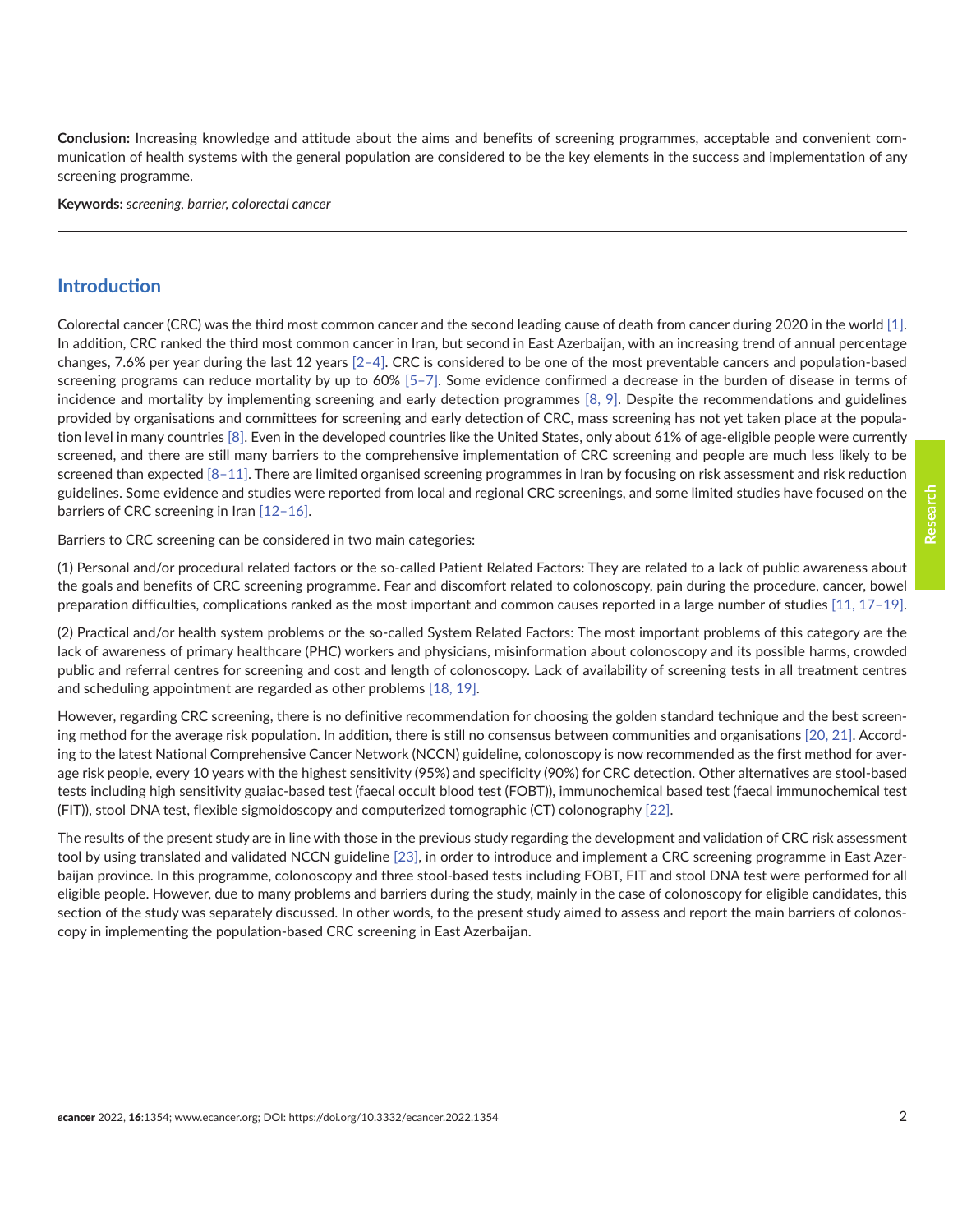# **Material and methods**

#### *Research design*

The present study aimed to establish the CRC screening programme in East Azerbaijan Province during 2016–2019. This study was designed in two phases. First, the screening study was done as a pilot phase to assess the research feasibility in the context of one of the most important and successful cohort programmes in the country, Azar Cohort. This cohort study was established in East Azerbaijan and covered 15,000 of 35–70 years old population of Shabestar city and its counties. The reason for choosing this community was the good performance and follow-up by the well-trained staff about the programme and good cooperation of the registered population in this area. The estimated sample size was 500 people during the first phase of the study (2016).

In the second phase, we cooperated and contacted healthcare centres, Educational and Treatment Centres, Clinics and charities in the whole province by official letters, advertisements and telephone calls in order to invite all eligible people from the whole province. In addition, a team of well-trained and interested research staff and medical students encouraged eligible individuals to participate in the screening programme. They followed the individuals through telephone calls and social media and introduced the objectives of the study to encourage people to participate, as well as giving complete information about the outcomes and benefits of the screening programmes. The estimated sample size was 500 people during the second phase of study (2017–2019).

#### *Study subjects*

East Azerbaijan is a province located in Northwest of Iran, which has the sixth largest population and the most Azeri ethnic population in Iran. In addition, it covers an area of 45,620 km<sup>2</sup> and has a total population of 3,911,278 according to the last national census in Iran. Like other provinces, East Azerbaijan and Tabriz University of Medical Sciences benefit from a well-established PHC network. The network is well-organised and is credited with the improvements in health outcomes observed since the 1980s.

#### *Sample size determination*

The total sample size for the study has been estimated at 1,000, with an estimated prevalence rate of 5%, sensitivity of 80%, specificity of 80%, precision of 10% and with 95% confidence interval, using Stata MP 14.2 (StataCorp LP, College Station, TX 77845, USA) software.

#### *Intervention*

Colonoscopy and three stool-based tests including FOBT, FIT and stool DNA test were performed for all eligible participants from the two phases. They were followed by online Risk Assessment Tool and filled questionnaire, or called them for their mentioned problems and barriers. Colonoscopy was performed in four referral hospitals and by ten expert gastroenterologists. Stool-based tests were performed in Hematology Lab and Immunology Research Center of Tabriz University of Medical Sciences.

The research team provided some facilities for the participants. The facilities included scheduling colonoscopy appointment from four referral endoscopy centres as the preference (gender, time, place), providing drugs for bowel preparation, their re-contacting the day before the colonoscopy and reminding the colonoscopy time, and tracking the use of laxative drugs, transferring to the colonoscopy centre, tracking the colonoscopy results and following the pathological results if the person had any biopsies of suspected lesions during the procedure.

#### *Measurements*

All volunteers were evaluated through an online risk assessment tool. This tool was the translated and validated NCCN guideline which included a questionnaire with simple and easy-to-use questions about main risk factors of CRC [\[23\].](#page-11-0) Further, it was a user-friendly online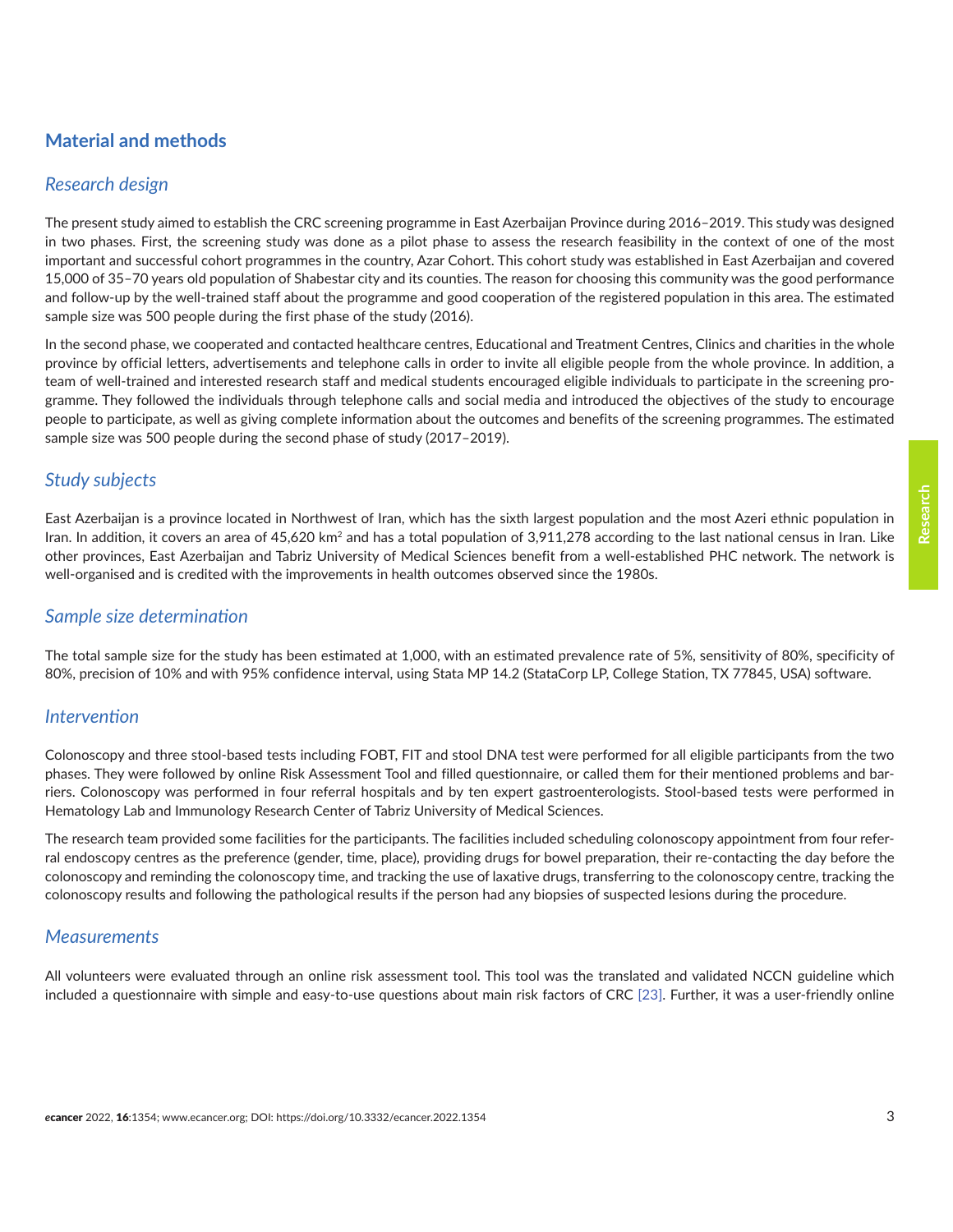system and risk assessment application (www.riskassessment.ir). This online tool provides a life time risk of CRC, and then gives recommendations for starting the best screening modalities for volunteers. A box was provided where participants could add their comments and suggestions, ask their questions and problems as a barrier for CRC screening. In fact, individuals reported their fears and personal barriers as open-ended discussions and received the necessary guidance. There was not any age restriction in this study, research team staffs assessed all individuals and then eligible people were included in the study.

All the data regarding patients' barriers and complaints were collected from all eligible participants, even from those who refused to participate. These data were obtained online and by phone, as well as through personal follow-up and compliance. The questionnaire was designed and implemented according to researchers' aims and scopes as a self-administered, anonymous and easy-to-answer tool, and using references. The response options designed as Likert scales and each variable scored from the best to worse status. They were asked to respond to a 5-point scale (strongly agree, almost agree, neutral, almost disagree, strongly disagree). Then, the scores were converted to 0–100 scales. The cut-points were poor for 1–5, moderate for 6–10, good for 11–15 and perfect for >15 scores.

In addition, an open-ended question was provided to allow the patients to describe any barrier they deemed important in Persian language. Their wording was later examined to develop the comprehensive CRC screening barriers.

### *Laboratory analysis*

Stool-based tests were performed in Hematology and Oncology and Immunology Research Centers of Tabriz University of Medical Sciences, including traditional guaiac-based FOBT (gFOBT), high-sensitivity guaiac-based FOBT (gFOBT Hb), FIT and multitarget stool DNA (Mt-sDNA) panel test.

The Mt-sDNA test consisted of molecular assays for mutant KRAS and BRAF, aberrantly methylated Bone Morphogenetic Protein 3 gene (BMP3) and N-Myc Downstream-Regulated Gene 4 (NDRG4) promoter regions, including aberrant methylation in the promoter regions of the 'NDRG4' gene and 'BMP3' gene and β-actin (a reference gene for human DNA quantity).

#### *Statistical analysis*

Further, information during the colonoscopy was collected and recorded in a formal database. All print reports of the colonoscopy screening and/or pathology reports were sent to the research team. A comprehensive review and checking of the data were performed by a research team. All of the data were entered in an Excel file and rechecked with principal investigator (RD) again. Descriptive analysis was performed using Stata MP 14.2 (StataCorp LP, College Station, TX 77845, USA).

#### *Ethical clearance*

This study was reviewed and approved by the ethics committee of the Tabriz University of Medical Sciences (ID: IR.TBZMED.REC.1395.635). Ethical consents were obtained from all the participants and all information and results were confidential.

#### **Results**

After facing with different barriers and problems, 150 cases were excluded from the study in the first phase and 350 were included. In the second phase, 375 cases were included and 125 people were removed due to some main barriers [\(Figure 1\)](#page-4-0). Finally, 725 cases including 425 (58.6%) males and 300 (41.4%) females participated in this study and underwent CRC screening by colonoscopy and stool-based tests. Further, 442 (61%) were ≥50 years old. About 60% of 437 participants (*n* = 437) were related to rural areas and 40% (*n* = 288) were from urban areas. Nearly 52% of the participants (*n* = 374, 51.6%) had high education (Undergraduate, University); 215 (29.6%) had moderate education (high school) and 136 (18.8%) had low education (primary school or illiterate) [\(Table 1\)](#page-4-0).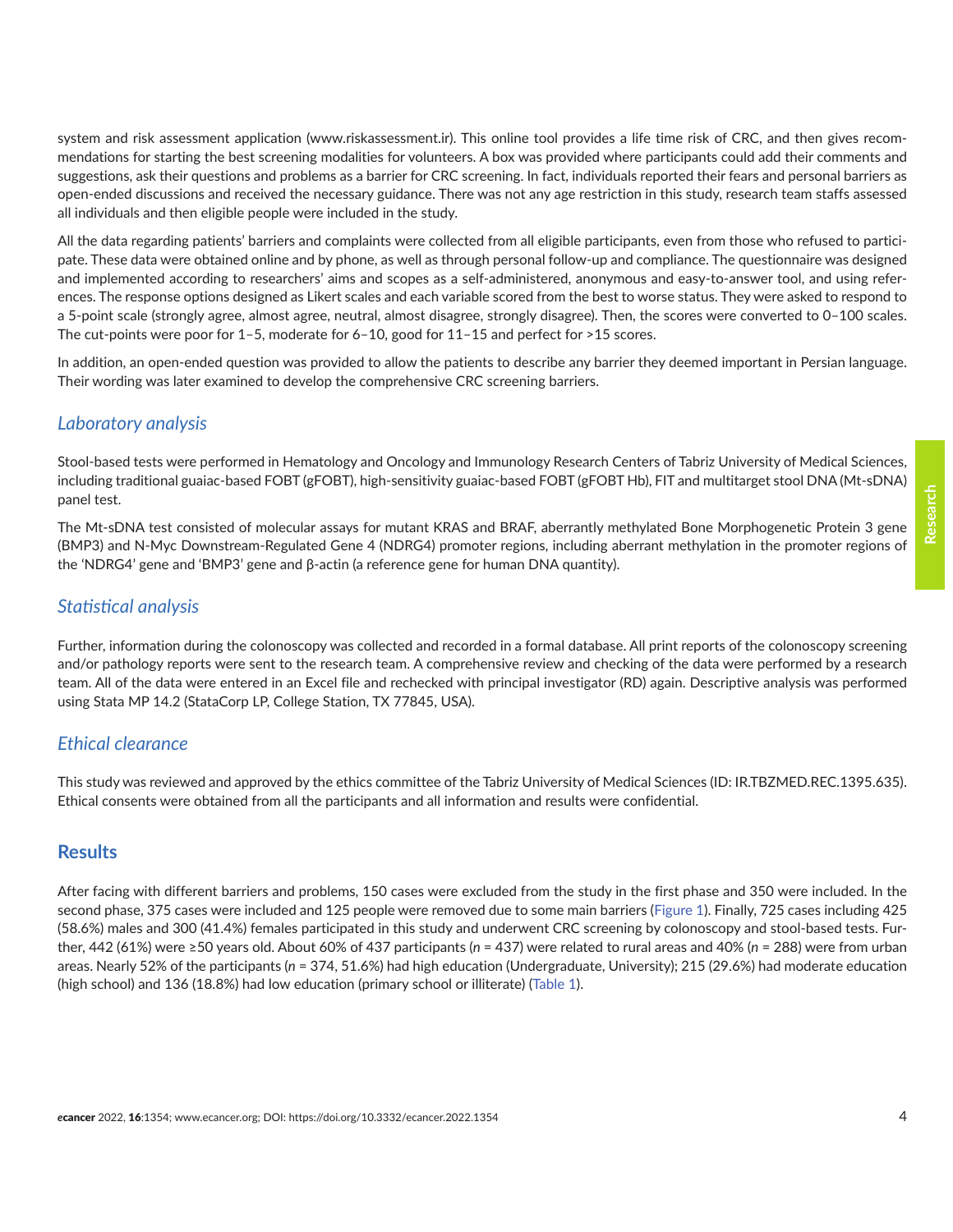<span id="page-4-0"></span>

| Variable        |                   | Frequency | Percentage (%) |
|-----------------|-------------------|-----------|----------------|
| Gender          | Male              | 425       | 58.6           |
|                 | Female            | 300       | 41.4           |
| Age             | < 50              | 283       | 39             |
|                 | $\geq$ 50         | 442       | 61             |
| Residency       | Urban             | 288       | 39.7           |
|                 | Rural             | 437       | 60.3           |
| Education       | High educated     | 374       | 51.6           |
|                 | Moderate educated | 215       | 29.7           |
|                 | Low educated      | 136       | 18.7           |
| Risk assessment | Average risk      | 180       | 24.8           |
|                 | Moderate risk     | 351       | 48.4           |
|                 | High risk         | 194       | 26.8           |

**Table 1. Demographic characteristics of the study participants (***N* **= 725).**



**Figure 1. Population based CRC screening in East Azerbaijan flow-chart.**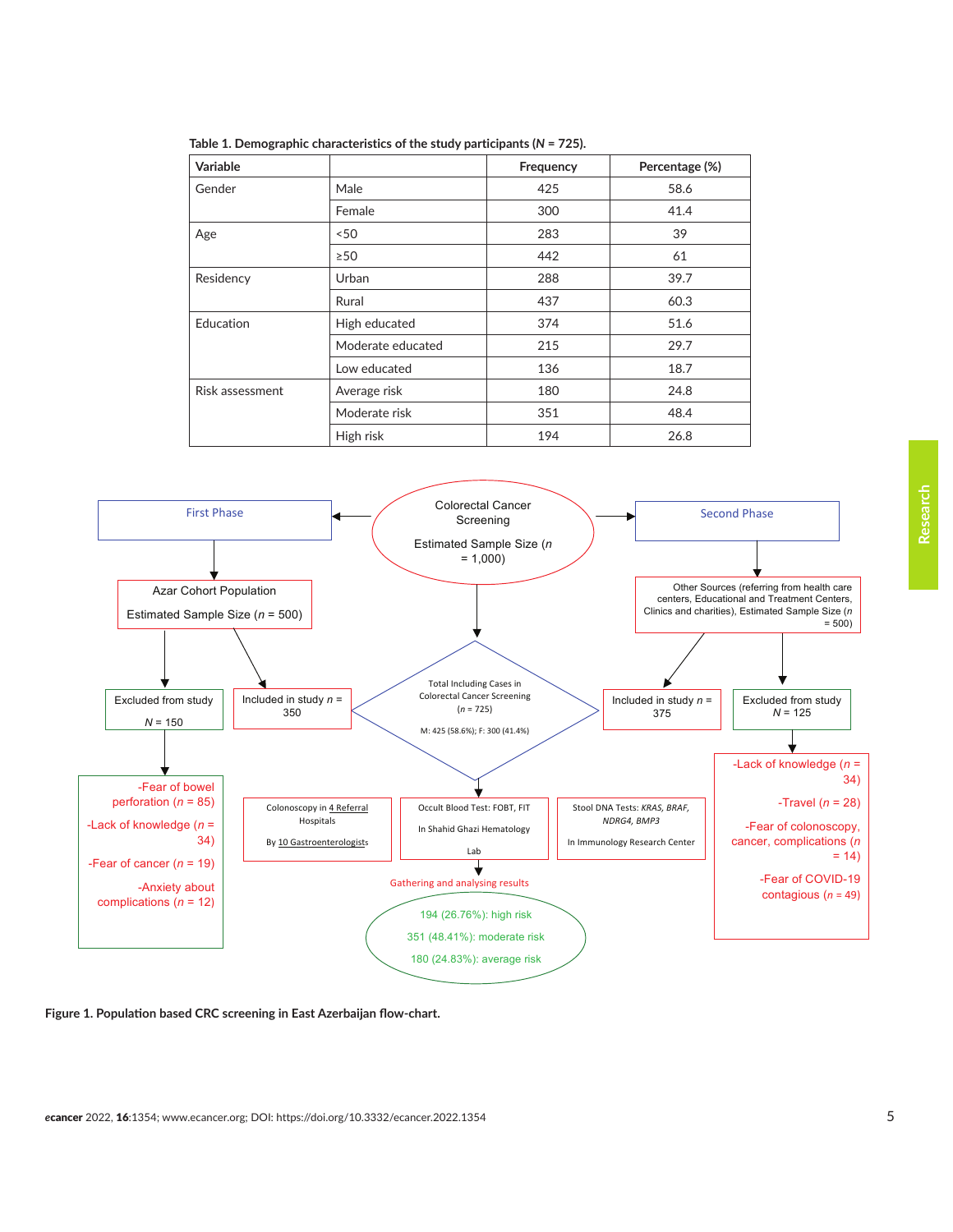Overall, 194 (26.8%) participants were recognised as high risk people, 351 (48.4%) in moderate risk and 180 (24.8%) in average risk group. The most common barriers and complaints among 725 participants [\(Table 2\)](#page-6-0) and 275 non-participants ([Figure 1](#page-4-0)) are presented in two categories.

# *Patient-related factors*

Among non-participants, the most obvious problem was related to personal factors, while we failed to overcome and manage them. [Figure](#page-4-0) [1](#page-4-0) displays these problems in details. Among 150 cases who were dropped out of the study in the first phase, fear of bowel perforation (*n* = 85), lack of knowledge (*n* = 34), fear of cancer (*n* = 19) and anxiety about complications (*n* = 12) were the most important barriers leading to the withdrawal of volunteers. Among 125 non-participants in the second phase, the most reported barriers were lack of knowledge (*n* = 34), travel (*n* = 28), fear of colonoscopy, cancer and complications (*n* = 14) and fear of exposure to Coronavirus Disease 2019 (COVID-19) (*n* = 49).

Among all 725 participants, barriers and problems were collected and reported as well, however we overwhelmed them. The most common factor was related to lack of knowledge about screening programmes (68% in women versus 58% in men). Most of the people did not have any information about the significance and advantages of screening (62% in women versus 48% in men). Many people believed that screening is not required because of having no symptom, which was most obvious in males than females (67% in men versus 54% in women). In general, participants had little information about the preventability and treatability of CRC, which was more prevalent in women (54% in women versus 35% in men).

Another problem was related to the fear of colonoscopy and its complications such as bowel perforation, pain and bleeding during procedure and further hospitalisation (48% in female versus 35% in male). Further, anxiety about going to health centres (24% in men versus 37% in women) and fear and discomfort from inserting a tube into the bowel were common (65% in women versus 43% in men). Furthermore, embarrassment and dignity were considered as the most common issue in the cases (62% in females versus 35% in males). Regarding the differences between males and females, women mostly preferred to have their colonoscopy by a female doctor, even wait for scheduling for several weeks. However, this issue was more pronounced in the region as the community was Muslim with special religious beliefs.

Additionally, the problem related to taking laxative, bowel preparation medications and liquid diet for 3 days was mentioned as other barriers, which was reported differently in men and women. Men failed to follow the 3-day diet and laxative intake (36%), mainly because of disturbing their working hours. Women were more upset by the problem of pretest fasting and sedation during colonoscopy (28%).

Rural residences had less information about the need for CRC screening than urban residents (12% for rural versus 45% for urban). However, urban residents, especially highly educated people had more information about how to perform colonoscopy, pain and possible complications. Thus, they were more concerned and anxious than rural people about the procedure (15% for rural versus 54% for urban).

About 45% of the volunteers were concerned about fear of cancer, risk of any pre-malignant lesions, polyps and any positive findings during the colonoscopy. Lack of knowledge about prevention aims of screening programmes and decreasing CRC incidence and mortality by removing precancerous lesions and adenomas were considered as the common barriers and worries.

# *Factors related to practical and health system facilitators*

Most participants complained that no health centre or doctor was previously advised to have a screening and colonoscopy, and were completely unaware of the importance and outcomes of CRC screening.

A time-consuming and lengthy procedure was considered as another major barrier for people, which were most highlighted among men (48%). Regarding women, they were more anxious and worried about annoying any accompanying person (husband or family members) because they had to take sedative medications during colonoscopy, or take care of them after procedure (23%). In some men, scheduling and even referring to treatment centres were regarded as the main in some cases. However, they believed that colonoscopy is both faster and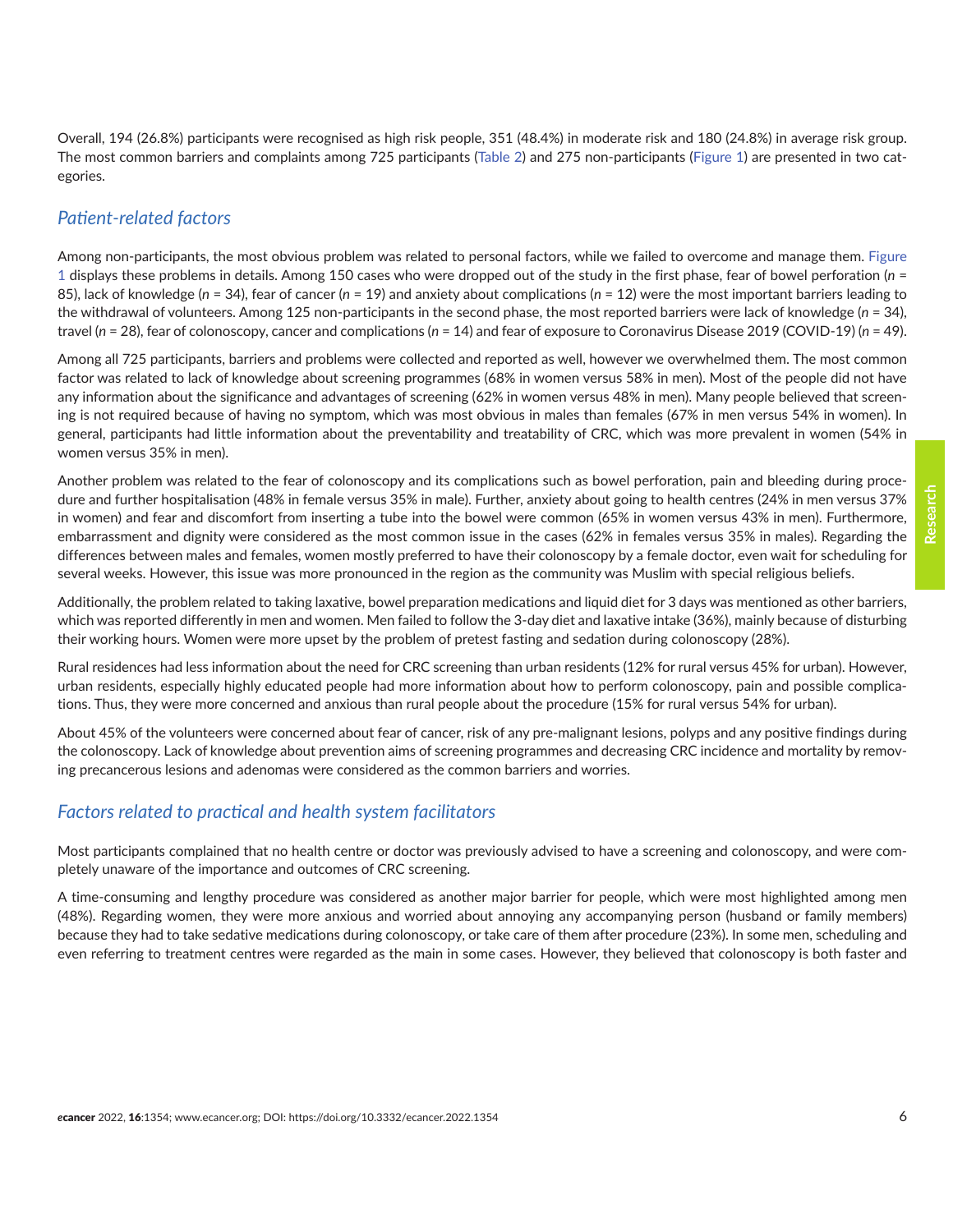<span id="page-6-0"></span>better (26% in male and 35% in female) when it is performed in a private clinic. On the other hand, some people believed that colonoscopy can be performed by residents or fellows at public educational and treatment centres, but they will definitely have a doctor who is subspecialised in colonoscopy when they go to private centres. Thus, they preferred going to a private centre. The complication and adverse effect of colonoscopy were considered as another main barriers. In this regard, we faced with just one complication as bowel perforation in the first phase of the study, which led to complete cessation, and we missed 150 cases in this phase.

Lack of knowledge about the objectives and benefits of colonoscopy screening in staff and health-workers among endoscopy centres, and providing misinformation about colonoscopy and its possible harms increased the fear and anxiety of participants in some cases leading to their withdrawal (15% in men versus 22% in women). Travelling from hometown to colonoscopy centres which can add extra cost and time is regarded as another common problem among the participants. This problem was more difficult in women than men (47% versus 23%). Finally, it was reported that 24% of the people were unable to pay the travel costs.

| Barriers and/or<br>problems                                                    | Patient-related<br>factors | <b>Number</b><br>(percentage within<br>group) | <b>Practical and</b><br>health system-<br>related factors | Patient-related<br>factors | <b>Number</b><br>(percentage within<br>group) |
|--------------------------------------------------------------------------------|----------------------------|-----------------------------------------------|-----------------------------------------------------------|----------------------------|-----------------------------------------------|
| Lack of knowledge<br>about screening                                           | Male $(n = 425)$           | 247 (58%)                                     | Lack of screening<br>advices                              | Male ( $n = 425$ )         | 149 (35%)                                     |
|                                                                                | Female ( $n = 300$ )       | 204 (68%)                                     |                                                           | Female ( $n = 300$ )       | 141 (47%)                                     |
| Lack of knowledge<br>about significance<br>and advantages of<br>screening      | Male $(n = 425)$           | 204 (48%)                                     | Prefer private clinic                                     | Male ( $n = 425$ )         | 111 (26%)                                     |
|                                                                                | Female ( $n = 300$ )       | 186 (62%)                                     |                                                           | Female ( $n = 300$ )       | 105 (35%)                                     |
| No need for<br>screening because of<br>having no symptom                       | Male $(n = 425)$           | 285 (67%)                                     | Lack of knowledge<br>of staff and health-<br>workers      | Male $(n = 425)$           | 64 (15%)                                      |
|                                                                                | Female $(n = 300)$         | 162 (54%)                                     |                                                           | Female $(n = 300)$         | 66 (22%)                                      |
| Lack of knowledge<br>about preventability<br>and treatability of<br><b>CRC</b> | Male $(n = 425)$           | 149 (35%)                                     | Travelling problems                                       | Male $(n = 425)$           | 98 (23%)                                      |
|                                                                                | Female $(n = 300)$         | 162 (54%)                                     |                                                           | Female ( $n = 300$ )       | 141 (47%)                                     |
| Fear of colonoscopy                                                            | Male ( $n = 425$ )         | 149 (35%)                                     | Traveling costs                                           | Male ( $n = 425$ )         | 43 (10%)                                      |
|                                                                                | Female ( $n = 300$ )       | 144 (48%)                                     |                                                           | Female ( $n = 300$ )       | 42 (14%)                                      |
| Anxiety about going<br>to health centres                                       | Male $(n = 425)$           | 102 (24%)                                     | Time-consuming<br>and lengthy<br>procedure                | Male ( $n = 425$ )         | 204 (48%)                                     |
|                                                                                | Female ( $n = 300$ )       | 111 (37%)                                     |                                                           | Female ( $n = 300$ )       | 69 (23%)                                      |
| Fear and discomfort<br>of colonoscopy                                          | Male $(n = 425)$           | 183 (43%)                                     |                                                           |                            |                                               |
|                                                                                | Female ( $n = 300$ )       | 195 (65%)                                     |                                                           |                            |                                               |
| Embarrassment and<br>dignity                                                   | Male ( $n = 425$ )         | 149 (35%)                                     |                                                           |                            |                                               |
|                                                                                | Female ( $n = 300$ )       | 186 (62%)                                     |                                                           |                            |                                               |
| Failed to bowel<br>preparation                                                 | Male ( $n = 425$ )         | 153 (36%)                                     |                                                           |                            |                                               |
|                                                                                | Female ( $n = 300$ )       | 84 (28%)                                      |                                                           |                            |                                               |

| Table 2. Patient-related and practical and health system-related barriers and problems among all 725 participants in CRC screen- |  |
|----------------------------------------------------------------------------------------------------------------------------------|--|
| ing, in East Azerbaijan, Iran.                                                                                                   |  |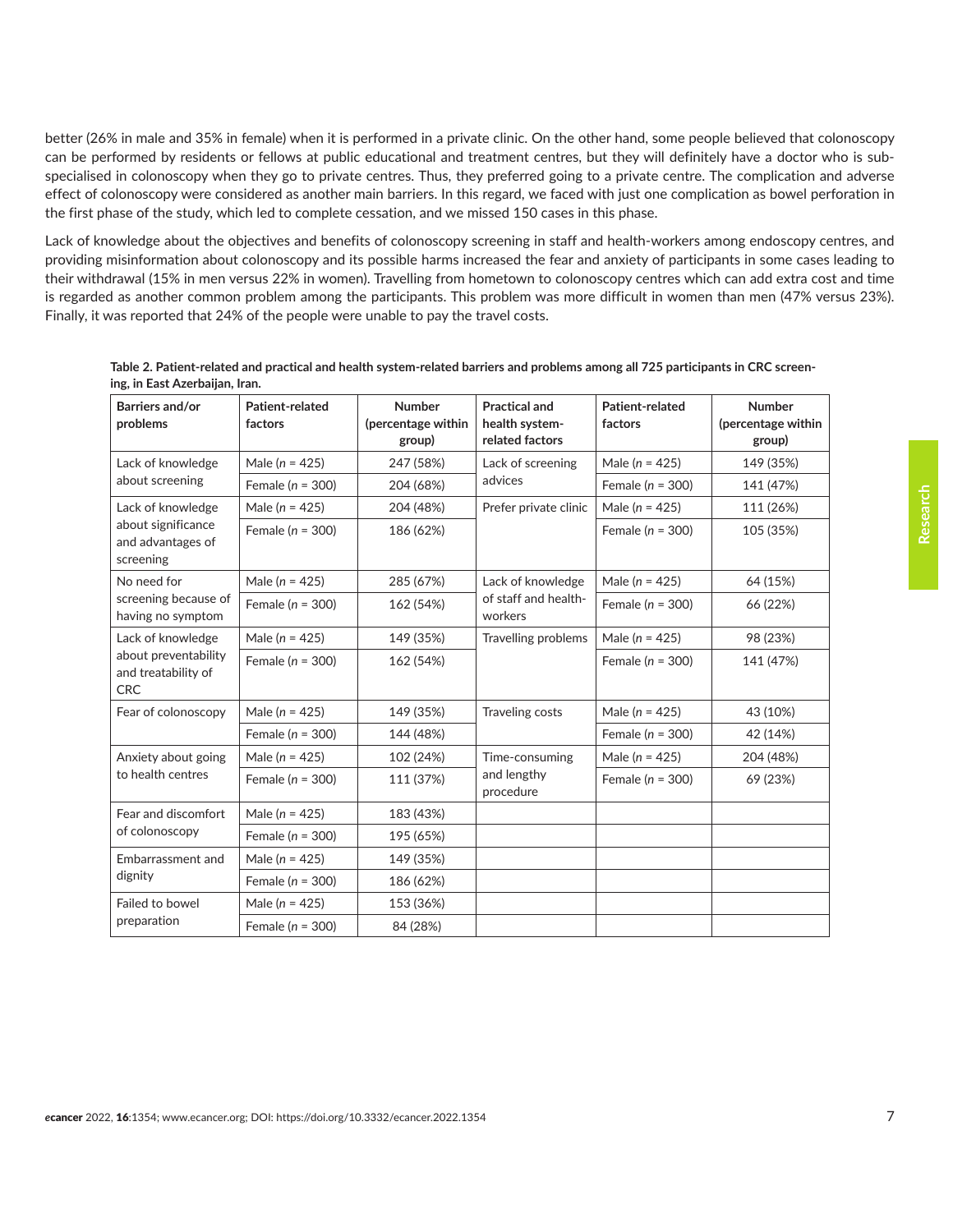#### **Discussion**

The cornerstone of success and implementation of any cancer screening programme is increasing the public awareness about the benefits, aims and outcomes of screening. Thus, it is necessary to reduce the burden of disease and mortality by providing sufficient evidence by PHC workers and physicians to general population. However, facilitating the performing of screening programmes and providing the best, simplest and cost-effective modality with the least complications and high specificity and sensitivity are considered as the key points in establishing these programmes. In addition, recognising the problems of the community and important barriers in implementing the screening programme is considered as the important step.

Cost of colonoscopy, medications, insurance coverage and travel costs are regarded as the most common barriers reported in many previous studies [\[11,](#page-10-0) [18, 19\].](#page-11-0) These problems are common, even in the developed societies as the USA and European countries [\[24\].](#page-11-0) In the present study, the costs related to colonoscopy and laxative drugs and even pathology reports (in some cases) were paid from the project budget, as well as travel costs in the first phase of the study for those candidates referred from Azar Cohort population, which seems to be the most important facilitator and encouragement for people to participate in the study. Of course, this issue was resolved with the coordination and payment of costs in the first phase. Therefore, according to these people, it is more acceptable to have a comfortable technique or method which could be done at home, even with less accuracy diagnosis.

Based on the results of the present study, lack of knowledge and awareness of CRC screening among the population is considered as the most common barrier. Further, low public awareness about incidence, mortality and screening/early detection effectiveness was the major issue in this study. Therefore, PHC workers should be responsible for this aim in the front line of the society. In fact, it is necessary for general practitioners and specialists to provide people with such pieces of information correctly and regularly. In addition, physicians play a central role in individualised new information about the most effective techniques of CRC screening, and the importance and purpose of these modalities in reducing the burden of disease and mortality from advanced CRC [\[25–28\].](#page-11-0)

Fear and discomfort are considered as other common problems among the participants. However, the term 'fear' had different meanings among the participants. Fear or worrying about colonoscopy and procedure tube, refereeing to the hospital and medical centre, finding any lesion or cancer and positive test results were the most common barriers in this study, respectively. In addition, lack of knowledge about curable cancers, fear of colectomy and heavy treatments were reported. Thus, some people prefer not to know at all if they have cancer, or at least be diagnosed later so that they can live more easily and without worries instead of dealing with cancer treatment and costs. Providing enough information about early diagnosis and screening programmes, curable early stages of CRCs and preventing deaths from CRCs were highlighted by PHC workers and health policy makers among the population [29-31].

Colonoscopy scheduling, crowded referral colonoscopy centres and being away from home were cited in most previous reports [\[28,](#page-11-0) [32\].](#page-11-0) In this study, some facilities including scheduling and facilitating regular visits in referral colonoscopy centres were provided. Involving about ten expert gastroenterologists and coordinating with four referral colonoscopy centres were considered as the main reasons for handling and reducing the effects of this barrier. Thus, the participants were not involved in scheduling of colonoscopy and for receiving the results or possible pathology reports, which contributed to the success of the programme in other similar experiences with the help of individuals in scheduling, and possibility of following and sharing their test results [\[7,](#page-10-0) [32\].](#page-11-0) On the other hand, involving both male and female gastroenterologist could solve the people's problem and barrier in the same-gender preference, mostly among women.

The misconception of people about the colonoscopy procedure, as well as fear of complications, pain and bleeding was considered as another important issue, which is related to a lack of knowledge about procedure and the prevalence of these problems. All of these issues were cited in other similar studies as the most important and common barriers [\[33,](#page-11-0) [34\].](#page-12-0) Increasing people's awareness and attitude with the aids of PHC providers' physicians, social networks and more importantly policy makers is regarded as the most effective modalities for increasing social awareness about screening methods.

In most of the previous studies, some differences were observed between the problems and barriers mentioned by men and women. Women are usually more upset and worried about having colonoscopy, fear of tube and a sense of embarrassment and discomfort. However, most of the problems related to men included lack of awareness about screening goals and results. They believed that no screening and colonoscopy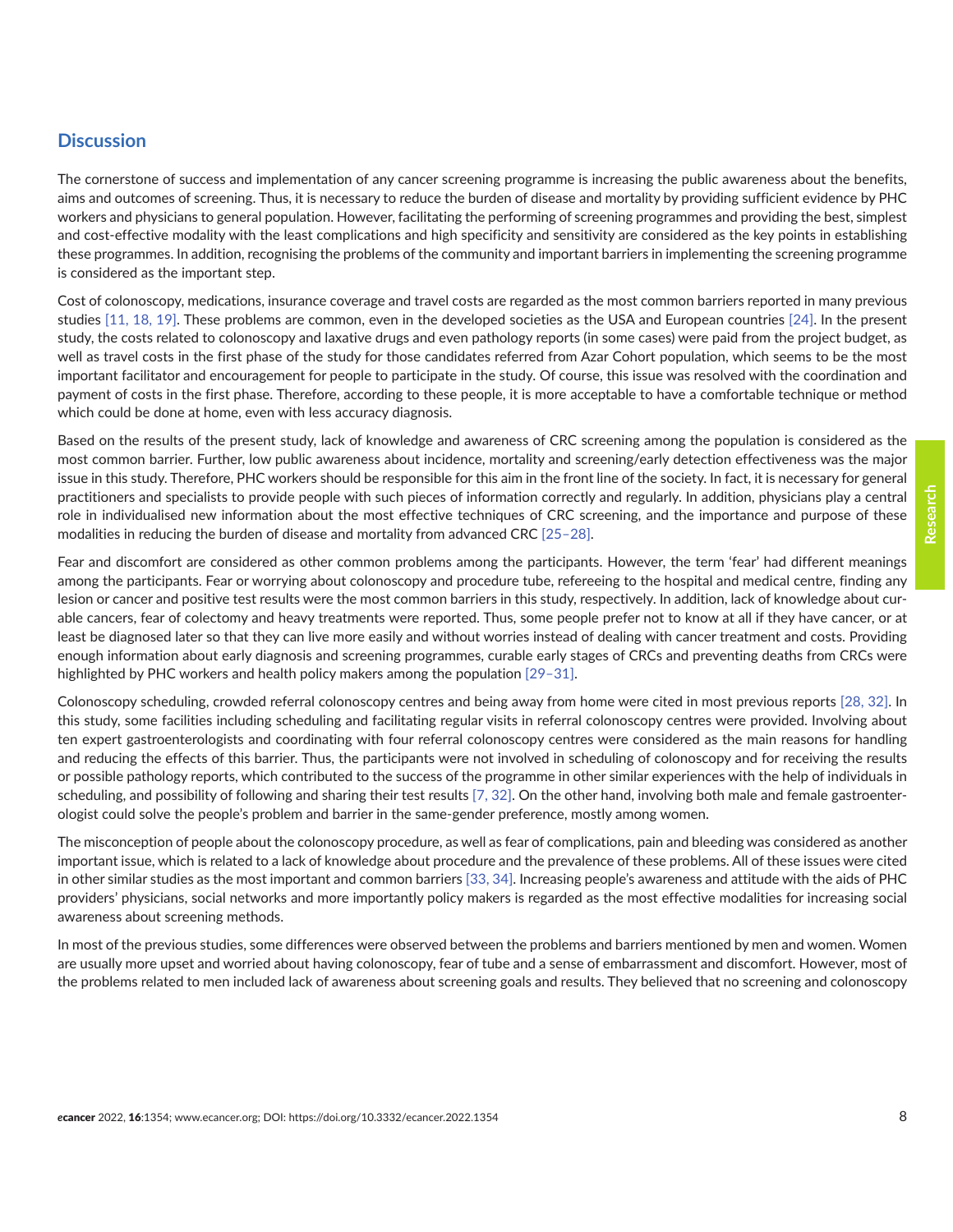is necessary because of having no symptoms or problems. The lengthy procedure, the need for laxative bowel preparation and even going to the health centre were considered as the main barriers among males which made them upset [\[35, 36\].](#page-12-0)

The main barrier can be considered from the viewpoint of psychosocial and socioeconomic factors, which can affect the success of screening programmes in many ways. Factors such as gender, age, marital status, higher education, and high-income, and residency (urban or rural) were the most common factors in a large number of previous reports [\[35, 37–39\]](#page-12-0). Urban people, as well as those with higher education and higher socioeconomic status, actually know more about the objectives and outcomes of screening programmes. However, they are aware of colonoscopy method, along with its pain and possible complications at the same time. However, rural people are satisfied with a correct and sufficient explanation better and faster than urban people who are satisfied with participating in the study.

Physician–patient relationship and physicians' recommendation and information about the importance and necessity of screening contributed to the well-being and participation of volunteers in the screening programme. Acceptable and convenient communication with general population with any socio-economic status and educational level, appropriate and sufficient explanation about the benefits and goals of the project and gaining people's satisfaction were effective in performing the study better. Conducting regular follow-up, reminding colonoscopy time and following the participants' bowel preparation before colonoscopy played a role in overcoming the cases of failure. In some cases, we needed to call and follow-up them several times. Assisting and helping them patiently and calmly about their fears, embarrassment, worries and discomforts could easily encourage them to follow the screening programme. Furthermore, the way people are informed and invited, the cold and inappropriate attitude and the interest of co-investigators may lead to the failure of screening programmes [\[26, 27, 29,](#page-11-0) [38, 40,](#page-12-0) [41\].](#page-12-0)

The latest COVID-19 pandemic led to the complete cessation in the present study. Fear of being contagious, contracting the infection by participants and the cessation of cooperation of research staffs and students were considered as the final and main barriers in this study. However, after consulting with the main co-investigators of the study, it is believed that we should stop screening due to the hazard of contagious from the hospital environment, which was the main place for screening for both the staff and participants. It seems that no similar organisation can continue its programme routinely during these circumstances.

#### *Limitations of the study*

Facing with unavoidable complications during any intervention is considered as the main challenging problem in different studies. In this study, just one colonoscopy complication was emphasised as bowel perforation in the first phase of the study, which was considered as the main barrier leading to excluded cases. Sometimes, the main researcher had to be engaged and handle the psychosocial and economic burden and efforts of any complication.

A very good physician–patient relationship was observed in this study, as one of the main strengths of this project. However, providing sufficient information and test results, conducting proper follow-up and physicians' examination were regarded as the main challenges for implementing screening programmes in any society. In addition, covering most expenses of the participants, the great job of well-trained research staffs and medical students in scheduling, following and providing the appropriate knowledge and attitude were considered as other strengths in this study.

Believing and preferring to be examined by the same gender physician was considered as one of the main problems by considering the religious and cultural conditions of the population where more than 99% of Iranians are Muslim. Therefore, the encouragement and cooperation of ten expert gastroenterologist physicians from both males and females in the study and the possibility of selecting a physician by the individual preference were highlighted in this study.

Recently, the start of the COVID-19 outbreak has been considered as the biggest barrier in this study leading to the practical shutdown of the research process. Since the colonoscopy centres in this study were referral treatment centres for COVID-19 patients simultaneously, we decided to stop the programme in spite of following all the safety points and sterilisation. In fact, about 98% of people who have had a colonoscopy schedule in recent months stopped to participate in this study because of worrying about developing coronavirus infection. Finally, with the start of the general quarantine programme, the closure of universities dormitories, our working medical students, who played a key role in persuading people to screen, stopped their cooperation.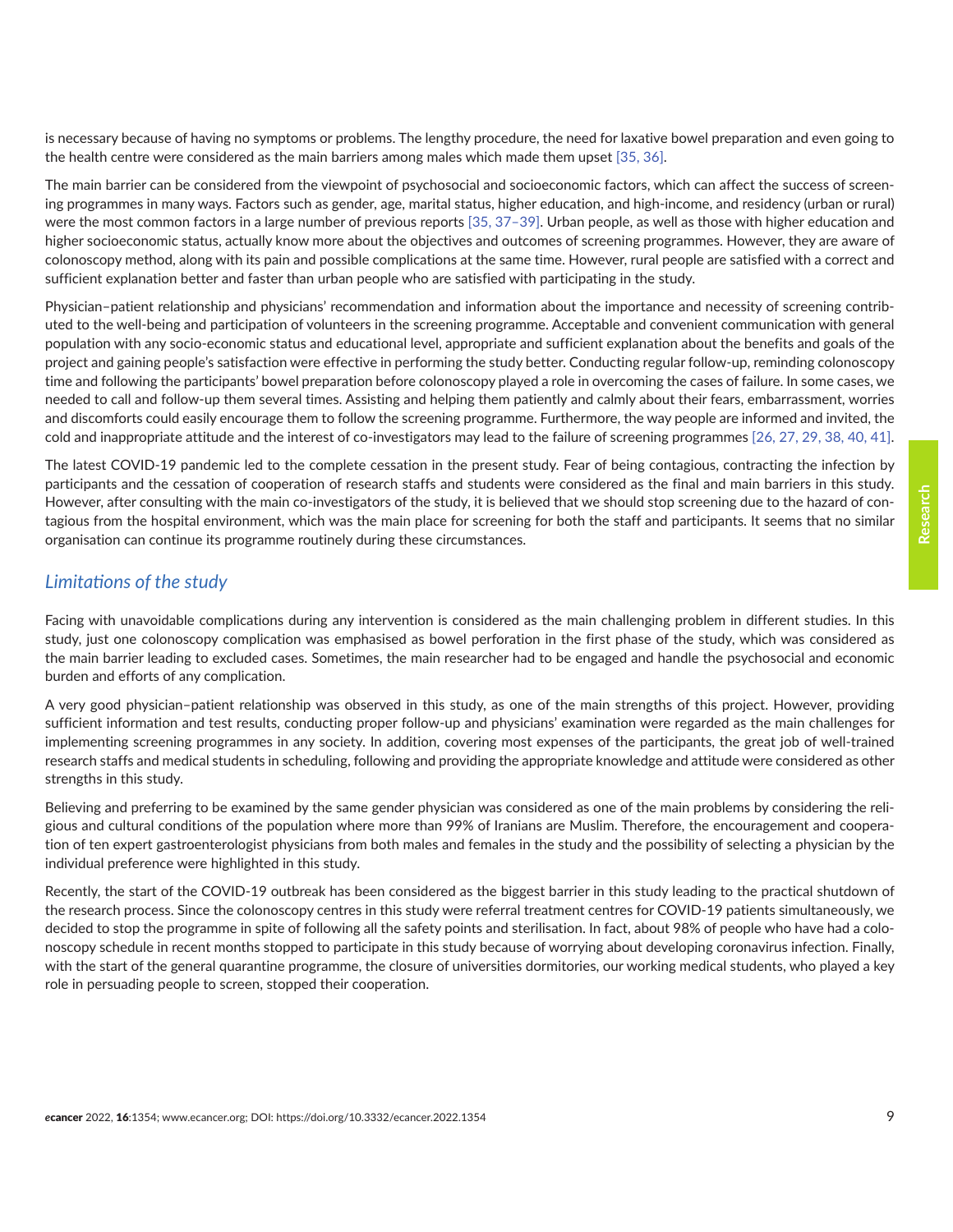# **Conclusion**

CRC screening is considered to be a complex programme leading to multiple problems and barriers in the form of socioeconomic and psychosocial factors in different societies and countries. Although these factors may be discussed based on system- and patient-related factors, discomfort, embarrassment, fear, lack of knowledge, costs and availability of techniques are the most important barriers in implementing screening programmes in populations due to the cultural and economic conditions of the societies.

Increasing knowledge and attitude, providing accurate and sufficient information at the population level, as well as improving communication and confidence between Physician–Patient and patient-health workers are considered to be the cornerstones of any population-based programmes. Further, the availability of screening techniques for age eligible population, as well as providing and introducing the best, simplest, cost-effective and noninvasive method based on a high sensitivity and specificity should be considered among the priorities of any organisations and policy maker. It is hoped that we can implement and establish CRC screening programmes in the near future in Iran, and decrease the incidence and mortality of CRC through detecting CRC as early as possible in the curable stages.

# **Funding**

The study was approved and supported as a research grant, by the Ministry of Health and Medical Education, Deputy of Research and Tech-nology (Grant number: 700/98, 2015.03.14 [1394/12/24]) from the Iran Ministry of Health.

# **Conflicts of interest**

The authors report no conflicts of interest in this work.

# **Acknowledgments**

We would like to thank to all the patients who took part in this study. Also we would like to thank all the research team and students.

# **Authors' contributions**

MHS, RD, SD and MAJ: Performed substantial contributions to the conception and design of the work; the acquisition, analysis and inter-pretation of data for the work;

BS, MS and MN: Performed drafting the work and revising it critically for important intellectual content;

FF and HMA: Revised and approved the version to be published;

All the authors confirmed agreement to be accountable for all aspects of the work in ensuring that questions related to the accuracy or integrity of any part of the work are appropriately investigated and resolved.

The manuscript has been read and approved by all the authors, that the requirements for authorship as stated earlier in this document have been met and that each author believes that the manuscript represents honest work, if that information is not provided in another form.

# **Availability of data and material**

Data are openly available in a public repository that issues datasets with the responsibility of the corresponding author.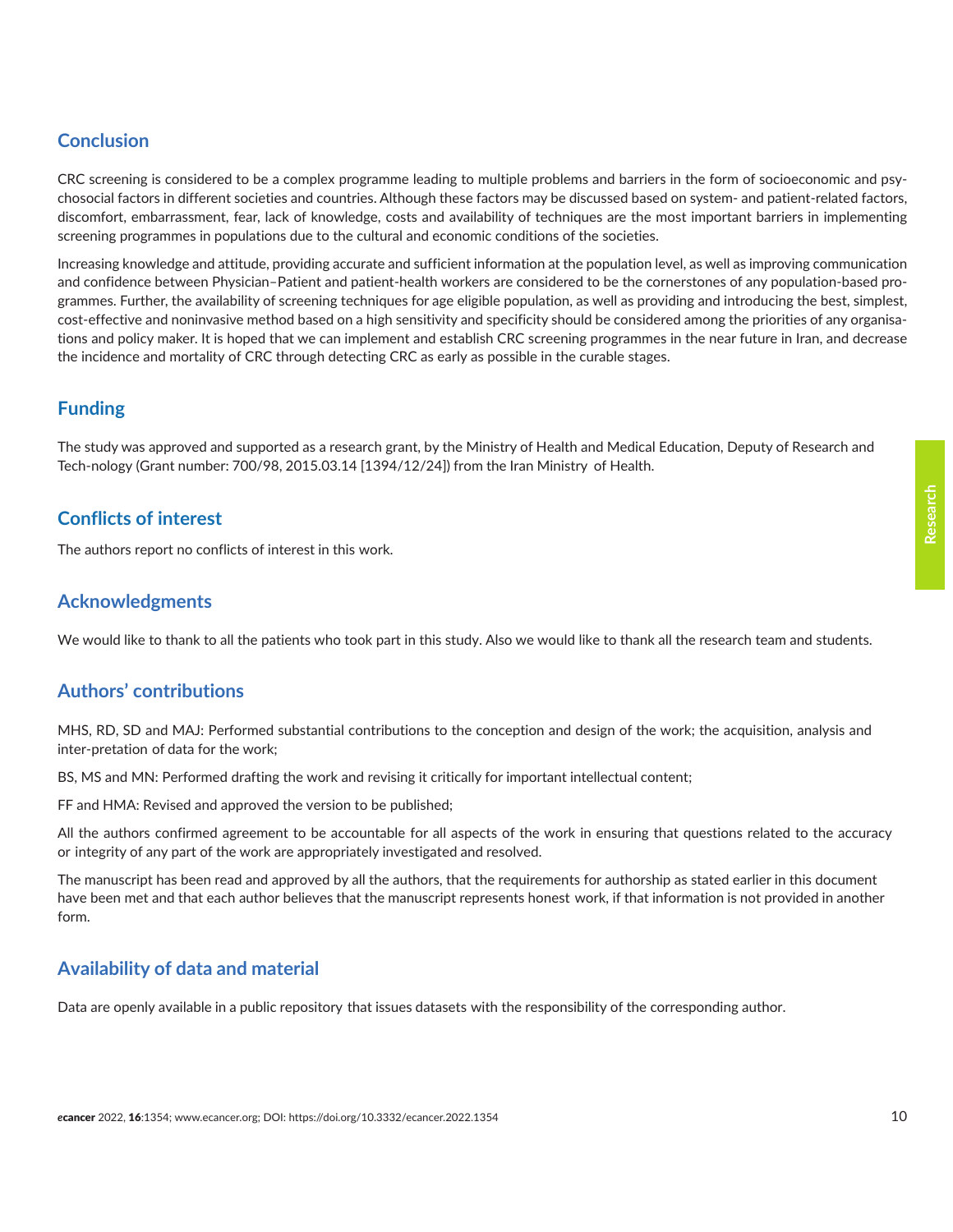#### <span id="page-10-0"></span>**References**

- 1. Sung H, Ferlay J, and Siegel RL, *et al* (2021) **Global Cancer Statistics 2020: GLOBOCAN estimates of incidence and mortality worldwide for 36 cancers in 185 countries** *CA Cancer J Clin* **71**(3) 209–249<https://doi.org/10.3322/caac.21660>PMID: [33538338](http://www.ncbi.nlm.nih.gov/pubmed/33538338)
- 2. Roshandel G, Ghanbari-Motlagh A, and Partovipour E, *et al* (2019) **Cancer incidence in Iran in 2014: results of the Iranian National Population-based Cancer Registry** *Cancer Epidemiol* **61** 50–58 <https://doi.org/10.1016/j.canep.2019.05.009> PMID: [31132560](http://www.ncbi.nlm.nih.gov/pubmed/31132560)
- 3. Somi MH, Dolatkhah R, and Sepahi S, *et al* (2019) **A 12-year trend analysis of the incidence of gastrointestinal cancers in East Azerbaijan: last updated results of an ongoing population-based cancer registry** *BMC Cancer* **19**(1) 782 [https://doi.org/10.1186/s12885-019-](https://doi.org/10.1186/s12885-019-6008-3) [6008-3](https://doi.org/10.1186/s12885-019-6008-3) PMID: [31391032](http://www.ncbi.nlm.nih.gov/pubmed/31391032) PMCID: [6686571](http://www.ncbi.nlm.nih.gov/pmc/articles/PMC6686571)
- 4. Somi MH, Dolatkhah R, and Sepahi S, *et al* (2018) **Cancer incidence in the East Azerbaijan province of Iran in 2015-2016: results of a population-based cancer registry** *BMC Public Health* **18**(1) 1266 <https://doi.org/10.1186/s12889-018-6119-9>PMID: [30453968](http://www.ncbi.nlm.nih.gov/pubmed/30453968) PMCID: [6245629](http://www.ncbi.nlm.nih.gov/pmc/articles/PMC6245629)
- 5. Bray C, Bell LN, and Liang H, *et al* (2017) **Colorectal cancer screening** *WMJ* **116**(1) 27–33 PMID: [29099566](http://www.ncbi.nlm.nih.gov/pubmed/29099566)
- 6. Provenzale D, Gupta S, and Ahnen DJ, *et al* (2018) **NCCN guidelines insights: colorectal cancer screening, version 1.2018** *J Natl Compr Canc Netw* **16**(8) 939–949<https://doi.org/10.6004/jnccn.2018.0067> PMID: [30099370](http://www.ncbi.nlm.nih.gov/pubmed/30099370)
- 7. Wilkins T, McMechan D, and Talukder A (2018) **Colorectal cancer screening and prevention** *Am Fam Physician* **97**(10) 658–665 PMID: [29763272](http://www.ncbi.nlm.nih.gov/pubmed/29763272)
- 8. Greiner B, Gandhi R, and Abrol R, *et al* (2021) **National disparities in colorectal cancer screening in patients with comorbid conditions: an analysis of the Behavioral Risk Factor Surveillance System** *J Osteopath Med* **121**(7) 657–662 [https://doi.org/10.1515/jom-2021-](https://doi.org/10.1515/jom-2021-0066) [0066](https://doi.org/10.1515/jom-2021-0066) PMID: [33892528](http://www.ncbi.nlm.nih.gov/pubmed/33892528)
- 9. Tekiner S, Peker GC, and Dogan MC (2021) **Colorectal cancer screening behaviors** *PeerJ* **9** e10951 <https://doi.org/10.7717/peerj.10951> PMID: [33732547](http://www.ncbi.nlm.nih.gov/pubmed/33732547) PMCID: [7950188](http://www.ncbi.nlm.nih.gov/pmc/articles/PMC7950188)
- 10. Harper DM, Tariq M, and Alhawli A, *et al* (2021) **Cancer risk perception and physician communication behaviors on cervical cancer and colorectal cancer screening** *Elife* **10** <https://doi.org/10.7554/eLife.70003>
- 11. Saad F, Ayyash M, and Ayyash M, *et al* (2020) **Assessing knowledge, physician interactions and patient-reported barriers to colorectal cancer screening among Arab Americans in Dearborn, Michigan** *J Community Health* **45**(5) 900–909 [https://doi.org/10.1007/s10900-](https://doi.org/10.1007/s10900-020-00807-x) [020-00807-x](https://doi.org/10.1007/s10900-020-00807-x) PMID: [32189212](http://www.ncbi.nlm.nih.gov/pubmed/32189212)
- 12. Nikbakht HA, Ghaem H, and Shokri-Shirvani J, *et al* (2018) **Demographic characteristics and the first program of colorectal cancer (CRC) screening in north of Iran (2016)** *J Gastrointest Oncol* **9**(3) 458–465<https://doi.org/10.21037/jgo.2018.04.04>PMID: [29998011](http://www.ncbi.nlm.nih.gov/pubmed/29998011) PMCID: [6006038](http://www.ncbi.nlm.nih.gov/pmc/articles/PMC6006038)
- 13. Nikbakht HA, Shokri-Shirvani J, and Ashrafian-Amiri H, *et al* (2020) **The first screening program for colorectal cancer in the North of Iran** *J Gastrointest Cancer* **51**(1) 165–171<https://doi.org/10.1007/s12029-019-00226-9>
- 14. Ramazani AA, Norozi E, and AmirabadiZadeh H, *et al* (2021) **Predictors of colorectal cancer screening participation in Southern Khorasan (Iran)** *J Gastrointest Cancer* **52**(1) 187–191<https://doi.org/10.1007/s12029-020-00379-y>
- 15. Soodejani MT, Mirzaei H, and Manesh MM, *et al* (2020) **Incidence of colorectal cancer and adenomatous polyps after a two-step screening in Isfahan Province, Iran in 2018** *J Gastrointest Cancer* **51**(3) 850–854 <https://doi.org/10.1007/s12029-019-00313-x>
- 16. Taheri-Kharameh Z, Noorizadeh F, and Sangy S, *et al* (2015) **Factors associated with adherence to colorectal cancer screening among moderate risk individuals in Iran** *Asian Pac J Cancer Prev* **16**(18) 8371–8375 <https://doi.org/10.7314/APJCP.2015.16.18.8371>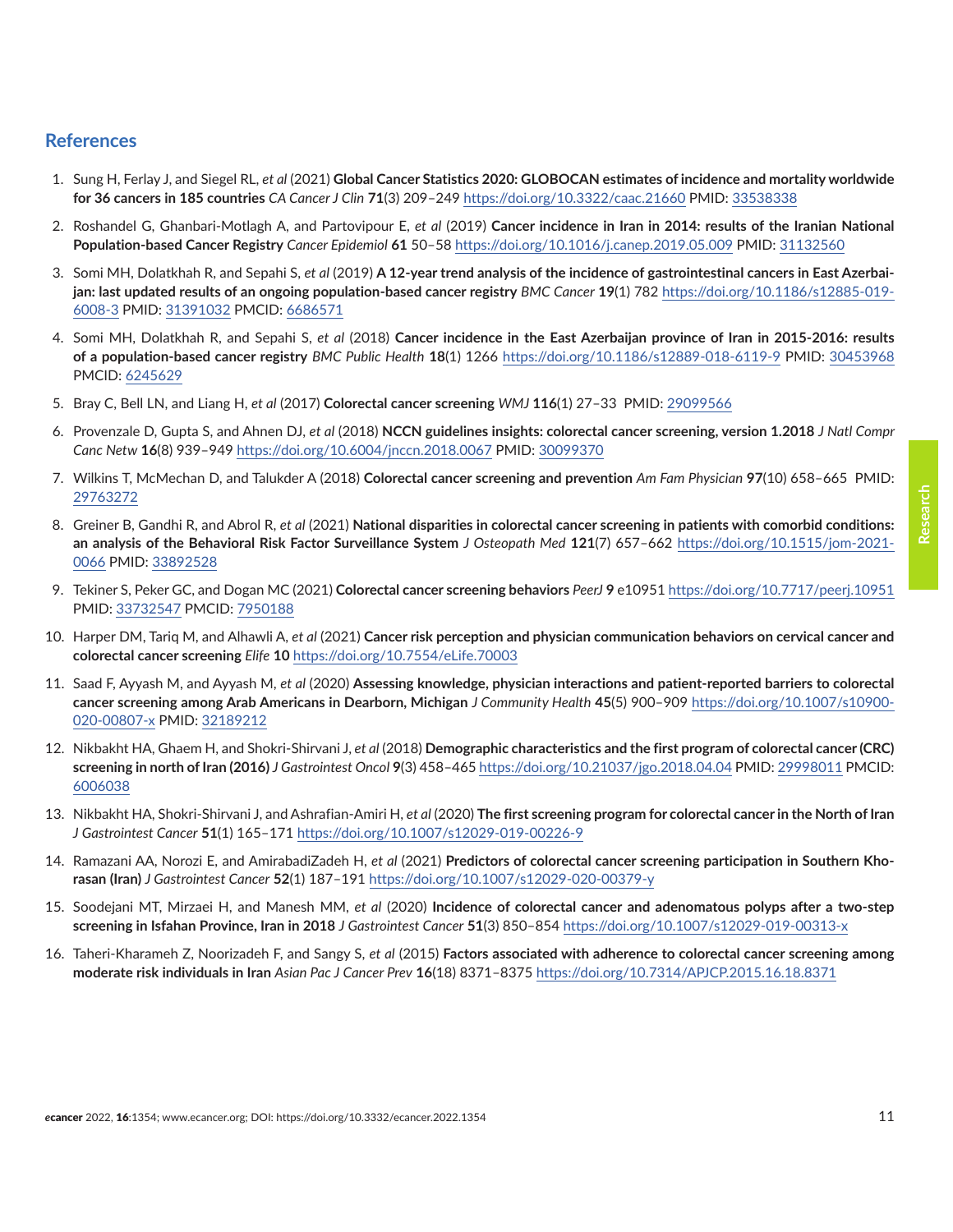- <span id="page-11-0"></span>17. Chuang YM, Han SQ, and Tseng CC, *et al* (2021) **Factors associated with patients' decision on colorectal cancer screening** *Medicine (Baltimore)* **100**(31) e26735<https://doi.org/10.1097/MD.0000000000026735>
- 18. Matthias MS and Imperiale TF (2020) **A risk prediction tool for colorectal cancer screening: a qualitative study of patient and provider facilitators and barriers** *BMC Fam Pract* **21**(1) 43<https://doi.org/10.1186/s12875-020-01113-0> PMID: [32102659](http://www.ncbi.nlm.nih.gov/pubmed/32102659) PMCID: [7045431](http://www.ncbi.nlm.nih.gov/pmc/articles/PMC7045431)
- 19. Samuel G, Kratzer M, and Asagbra O, *et al* (2021) **Facilitators and barriers to colorectal cancer screening in an outpatient setting** *World J Clin Cases* **9**(21) 5850–5859<https://doi.org/10.12998/wjcc.v9.i21.5850>PMID: [34368304](http://www.ncbi.nlm.nih.gov/pubmed/34368304) PMCID: [8316930](http://www.ncbi.nlm.nih.gov/pmc/articles/PMC8316930)
- 20. Dolatkhah R, Somi MH, and Bonyadi MJ, *et al* (2015) **Colorectal cancer in iran: molecular epidemiology and screening strategies** *J Cancer Epidemiol* **2015** 643020 <https://doi.org/10.1155/2015/643020> PMID: [25685149](http://www.ncbi.nlm.nih.gov/pubmed/25685149) PMCID: [4312646](http://www.ncbi.nlm.nih.gov/pmc/articles/PMC4312646)
- 21. Dolatkhah R, Somi MH, and Kermani IA, *et al* (2015) **Increased colorectal cancer incidence in Iran: a systematic review and metaanalysis** *BMC Public Health* **15** 997<https://doi.org/10.1186/s12889-015-2342-9> PMID: [26423906](http://www.ncbi.nlm.nih.gov/pubmed/26423906) PMCID: [4589975](http://www.ncbi.nlm.nih.gov/pmc/articles/PMC4589975)
- 22. Colorectal Cancer Screening (2021) *NCCN Clinical Practice Guidelines in Oncology (NCCN Guidelines)* [\[https://www.nccn.org/profession](https://www.nccn.org/professionals/physician_gls/pdf/colorectal_screening.pdf)[als/physician\\_gls/pdf/colorectal\\_screening.pdf\]](https://www.nccn.org/professionals/physician_gls/pdf/colorectal_screening.pdf)
- 23. Dolatkhah R, Dastgiri S, and Asghari Jafarabadi M, *et al* (2020) **Development and validation of Persian risk assessment tool using National Comprehensive Cancer Network Guideline for colorectal cancer screening** *J Clin Diag Res* **14**(1) LC01–LC5
- 24. Majidi A, Majidi S, and Salimzadeh S, *et al* (2017) **Cancer screening awareness and practice in a middle income country; a systematic review from Iran** *Asian Pac J Cancer Prev* **18**(12) 3187–3194 PMID: [29281865](http://www.ncbi.nlm.nih.gov/pubmed/29281865) PMCID: [5980869](http://www.ncbi.nlm.nih.gov/pmc/articles/PMC5980869)
- 25. Honein-AbouHaidar GN, Kastner M, and Vuong V, *et al* (2016) **Systematic review and meta-study synthesis of qualitative studies evaluating facilitators and barriers to participation in colorectal cancer screening** *Cancer Epidemiol Biomarkers Prev* **25**(6) 907–917 [https://doi.](https://doi.org/10.1158/1055-9965.EPI-15-0990) [org/10.1158/1055-9965.EPI-15-0990](https://doi.org/10.1158/1055-9965.EPI-15-0990) PMID: [27197277](http://www.ncbi.nlm.nih.gov/pubmed/27197277)
- 26. Lafata JE, Divine G, and Moon C, *et al* (2006) **Patient-physician colorectal cancer screening discussions and screening use** *Am J Prev Med* **31**(3) 202–209 <https://doi.org/10.1016/j.amepre.2006.04.010> PMID: [16905030](http://www.ncbi.nlm.nih.gov/pubmed/16905030) PMCID: [4682196](http://www.ncbi.nlm.nih.gov/pmc/articles/PMC4682196)
- 27. Salimzadeh H, Eftekhar H, and Delavari A, *et al* (2014) **Psycho-social determinants of colorectal cancer screening in Iran** *Int J Prev Med* **5**(2) 185–190 PMID: [24627745](http://www.ncbi.nlm.nih.gov/pubmed/24627745) PMCID: [3950741](http://www.ncbi.nlm.nih.gov/pmc/articles/PMC3950741)
- 28. Triantafillidis JK, Vagianos C, and Gikas A, *et al* (2017) **Screening for colorectal cancer: the role of the primary care physician** *Eur J Gastroenterol Hepatol* **29**(1) e1–e7<https://doi.org/10.1097/MEG.0000000000000759>
- 29. Leung DYP, Chen JMT, and Lou VWQ, *et al* (2017) **Effects of promotional materials on attitudes and fear towards colorectal cancer screening among Chinese older adults: an experimental study** *Int J Environ Res Public Health* **14**(7) [https://doi.org/10.3390/](https://doi.org/10.3390/ijerph14070769) [ijerph14070769](https://doi.org/10.3390/ijerph14070769)
- 30. McLachlan SA, Clements A, and Austoker J (2012) **Patients' experiences and reported barriers to colonoscopy in the screening context- -a systematic review of the literature** *Patient Educ Couns* **86**(2) 137–146<https://doi.org/10.1016/j.pec.2011.04.010>
- 31. Vrinten C, Waller J, and von Wagner C, *et al* (2015) **Cancer fear: facilitator and deterrent to participation in colorectal cancer screening** *Cancer Epidemiol Biomarkers Prev* **24**(2) 400–405<https://doi.org/10.1158/1055-9965.EPI-14-0967>PMID: [25634890](http://www.ncbi.nlm.nih.gov/pubmed/25634890) PMCID: [4338553](http://www.ncbi.nlm.nih.gov/pmc/articles/PMC4338553)
- 32. May FP, Yano EM, and Provenzale D, *et al* (2019) **Barriers to follow-up colonoscopies for patients with positive results from fecal immunochemical tests during colorectal cancer screening** *Clin Gastroenterol Hepatol* **17**(3) 469–476 [https://doi.org/10.1016/j.](https://doi.org/10.1016/j.cgh.2018.05.022) [cgh.2018.05.022](https://doi.org/10.1016/j.cgh.2018.05.022)
- 33. Chen W, Zhang W, and Liu H, *et al* (2020) **How spatial accessibility to colonoscopy affects diagnostic adherences and adverse intestinal outcomes among the patients with positive preliminary screening findings** *Cancer Med*